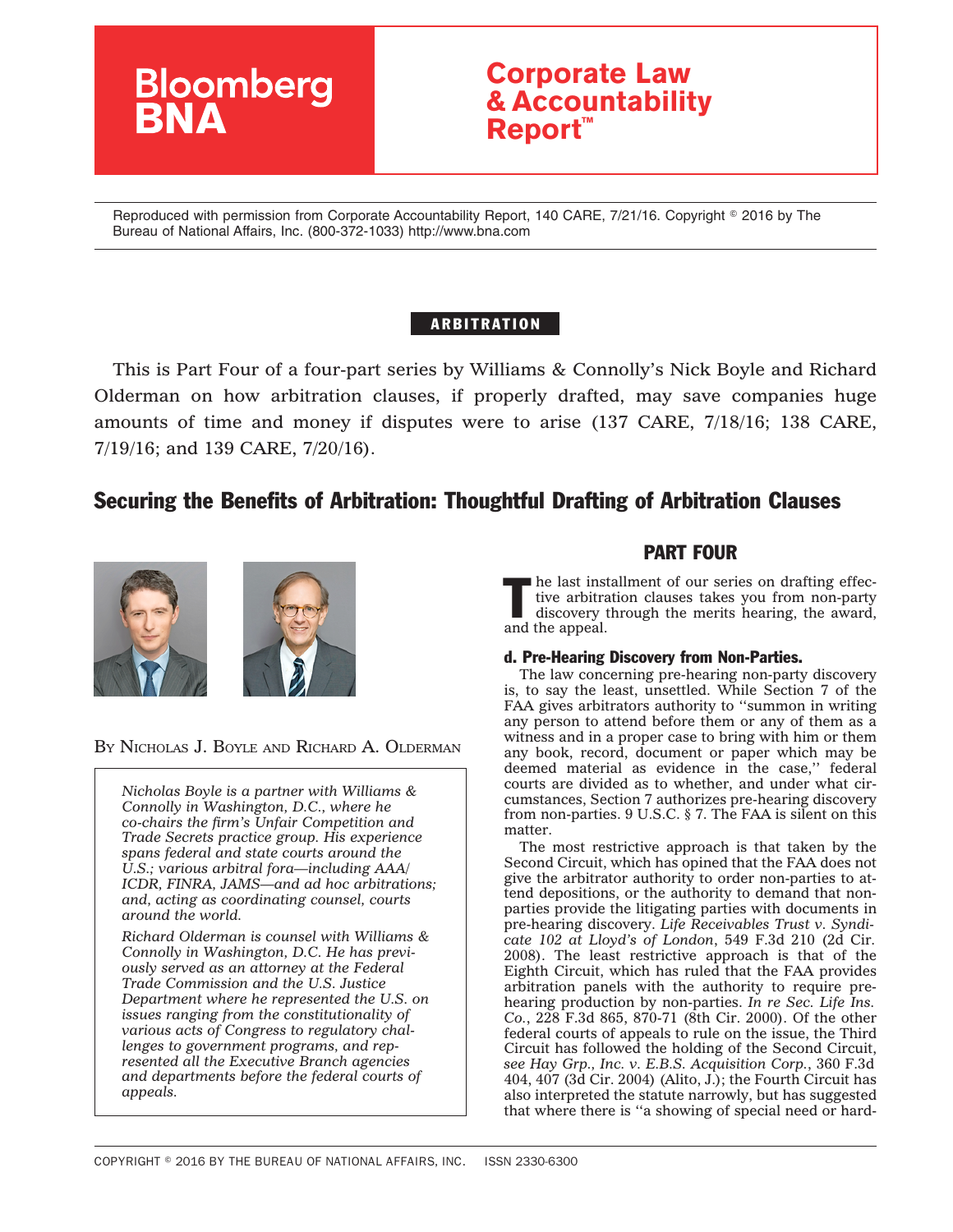ship'' a party can petition the court to permit prearbitration discovery, *see COMSAT Corp. v. Nat'l Sci. Found.*, 190 F.3d 269 (4th Cir. 1999); and the Sixth Circuit, in *Am. Fed'n of Television & Radio Artists, AFL-CIO v. WJBK-TV*, 164 F.3d 1004 (6th Cir. 1999), authorized a subpoena directed to a non-party for prehearing documents in a labor arbitration.

Note that courts that permit pre-hearing document discovery are not likely to permit pre-hearing depositions, although there are exceptions. *See, e.g.*, *Amgen Inc. v. Kidney Ctr. of Del. Cty., Ltd.*, 879 F. Supp. 878 (N.D. Ill. 1995) (arbitrator has power to compel nonparty depositions). In addition to these potential problems, counsel may in some courts face territorial restrictions on the subpoena power of the arbitration panel. In *Dynegy Midstream Servs., LP. v. Trammochem*, 451 F.3d 89 (2d Cir. 2006), the Second Circuit held that Rule  $45(a)(3)(B)$  procedures for obtaining evidence from nonparties located outside the territorial limits of the subpoena power are not available in arbitration. However, the Eighth Circuit has taken a contrary position. *See In re Sec. Life Ins.*, 228 F.3d at 872 (8th Cir. 2000).

In practice, in circuits with a restrictive approach to non-party discovery, the problem is addressed by asking the arbitrators to convene a special hearing, in advance of the main merits hearing, solely to deal with such discovery. Both the Second and Third Circuits have indicated that any person can be ordered to produce documents if called as a witness at a hearing; and that the arbitrator's authority ''is not limited to witnesses at merits hearings, but extends to hearings covering a variety of preliminary matters.'' *Life Receivables Trust v. Syndicate 102 at Lloyd's of London*, 549 F.3d at 218 (2d Cir. 2008); *Hay Grp., Inc. v. E.B.S. Acquisition Corp.*, 360 F.3d at 413-14 (3d Cir. 2004) (Chertoff, J. concurring) (noting that the inconvenience of appearing personally may cause the testifying witness to ''deliver the documents and waive presence''); *see also Bailey Shipping Ltd. v. Am. Bureau of Shipping*, No. 12 Civ. 5959 (KPF), 2014 WL 3605606, at \*2, 2014 BL 199663 (S.D.N.Y. July 18, 2014) (''[T]here is now no question that arbitrators may, consistent with section 7 [of the FAA], order any person to produce documents so long as that person is called as a witness at a hearing.'') (alteration in original, internal quotation marks and citation omitted). Finally, in *Volt Information Sciences, Inc. v. Bd. of Trustees of Leland Stanford Junior University*, 489 U.S. 468 (1989), the Supreme Court held that in arbitrations otherwise subject to the FAA, parties may agree to have state arbitration procedures apply, so long as those procedures do not undermine the ''goals and policies of the FAA.'' *Id.* at 478. Accordingly, when non-party discovery is important to the case, a contractual provision calling for the application of state law may be appropriate. Some states expressly grant arbitrators the authority to issue pre-hearing third party document subpoenas. *See, e.g.*, Del. Code Ann. Tit. 10 § 5708(a); N.J. Stat. Ann. § 2A:23b-17.

The parties, therefore, may consider addressing nonparty discovery in the arbitration clause, agreeing whether it is to be permitted and, if so, how it should proceed (e.g., one request to the arbitrators for a subpoena or subpoenas by a certain date and a covenant to use ''best efforts'' to complete discovery by the agreed upon deadline).

#### 9. The Merits Hearing.

''Every hour of a hearing can cost several thousands of dollars given the number of individuals likely to be involved (e.g., attorneys, arbitrators, experts, stenographers, and support staff)." William K. Andrews & Shelly L. Ewald, *Has Arbitration Fulfilled Its Promise? Both Sides of the Debate* 15 (Am. Bar Ass'n 2015). The most obvious and effective strategy to shorten the hearing is an agreement limiting the number of days allotted to the hearing, bearing in mind the needs of the parties to fully present their arguments. The parties can also put specific time limits on pre and post-hearing briefing, and time periods for pre-trial rulings, openings and closings. Other strategies include submitting a joint evidentiary stipulation to the arbitrators and summarizing evidence not in dispute. A common alternative to these restrictions is to give each side a set number of hours to use as they see fit, with the arbitrator given authority to reduce, but not expand, the time limits.

A sample clause, with time limits, might look like this:

The following time limits are to apply to any arbitration hearing arising out of or related to this Agreement:

(1) The evidentiary hearing on the merits (''Hearing'') is to commence within [\_\_\_] days of the service of the response to the arbitration demand. At the Hearing, each side has: [  $\Box$ ] hours for opening arguments; [  $\Box$ ] hours for closing arguments; and [\_\_] days for presentation of direct evidence and cross-examination, to apportion as they see fit. Prehearing briefs shall be submitted [\_\_\_] days prior to the Hearing. Each pre-hearing brief, and any post-hearing brief, shall be limited to [\_\_\_] double-spaced pages. If posthearing briefs are deemed necessary by the arbitrators, they shall be submitted within [\_\_] days after the end of the Hearing.

#### 10. The Award.

#### a. Timing.

While AAA Commercial Arbitration Rules normally provide for an award within 30 days of the closing of the hearing, parties desiring greater expedition can, as already noted, require an arbitration award within a specified number of months of the notice of intention to arbitrate, or a specified number of weeks after the merits hearing, and provide that the arbitrator(s) must agree to the time constraints before accepting appointment. The parties, necessarily, must agree that the deadline is realistic. It may be wise to allow the arbitrator to reduce (and/or perhaps also extend) time limits for good cause or in appropriate circumstances.

#### b. Reasoned versus Unreasoned Awards.

Under some arbitration rules, the arbitrator simply announces the result, and provides a numerical award. Such an ''unreasoned'' award can be rendered quickly and, lacking explanation, the award is harder to subsequently challenge.

The arbitration agreement, however, can provide for a ''reasoned award,'' which provides key findings and the reasons for those findings. *See Tully Constr. Co./ A.J. Pegno Constr. Co., J.V. v. Canam Steel Corp.*, No. 13 Civ. 3037 (PGG), 2015 WL 906128, at \*14, 2015 BL 56361 (S.D.N.Y. Mar. 2, 2015) (reasoned award falls somewhere between a standard award (requiring no explanation) and ''findings of fact and conclusions of law''). Of course, the more detailed the decision, the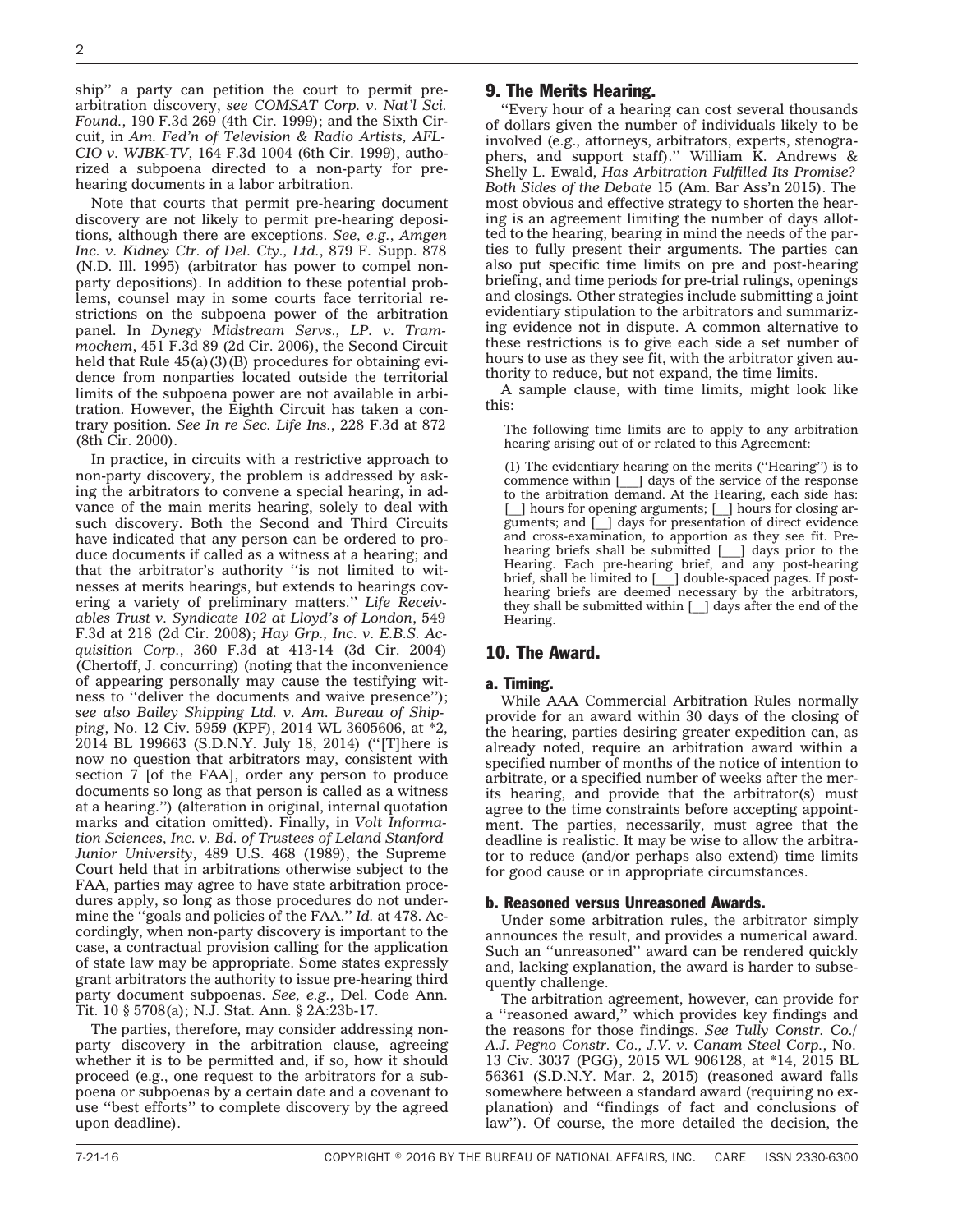more likely it can be challenged in court. Courts have held that ''an arbitrator exceeds his or

her authority by issuing an improper form of award.'' *Tully Constr. Co./A.J. Pegno Constr. Co., J.V.*, 2015 WL 906128, at \*18; *Am. Centennial Ins. v. Global Int'l Reinsurance Co.*, No. 12 Civ. 1400 (PKC), 2012 WL 2821936, at \*8, 2012 BL 169420 (S.D.N.Y. July 9, 2012) (collecting cases). The form of decision can be addressed by using one of the following clauses:

more time it takes to write, the greater the cost, and the

The arbitrator(s) shall issue a reasoned decision.

The arbitrator(s) shall issue findings of fact and conclusions of law.

The arbitrator(s) shall provide a standard, unreasoned form of Award.

#### c. Damages and Interest.

Some arbitration rules exclude punitive damages; some do not. Not only may the parties wish to exclude such damages, they may want to have the applicable interest rate determined by reference to a favorable (typically low) rate such as LIBOR, rather than a state statutory interest rate (which may be relatively high). The Supreme Court has held that arbitrators can order punitive damages unless the parties' agreement expressly prohibits this category of damages. *Mastrobuono v. Shearson Lehman Hutton, Inc.*, 514 U.S. 52, 58, 60-61 (1995).

A punitive damages provision may state as follows:

The parties expressly waive and forgo any right to punitive, exemplary, or similar damages as a result of any dispute, controversy, or claim relating to, connected with, or arising out of this agreement or the breach, existence, validity, or termination thereof.

Or:

The arbitrator has no authority to award punitive, consequential, or special damages in any arbitration initiated under this agreement.

The provision governing interest may provide as follows:

Interest shall be awarded at [rate and period] and be compounded [monthly].

If these issues are not dealt with in the arbitration agreement, special attention must be paid to what procedural laws apply. For example, punitive damages are permitted under the FAA, but are barred in New York by the CPLR; legal fees to the prevailing party, discussed below, are allowed under the FAA, but they are not permitted under the CPLR unless the arbitration agreement so provides.

#### d. Costs and Fees.

There are many costs to arbitration, including the arbitrators' fees and expenses, expert witness fees, legal fees and administrative costs. Most arbitral bodies charge a fee, in addition to the arbitrators' fees, which covers the costs of managing the dispute. The parties may wish to expressly state in their agreement the costs and fees that are recoverable, and those that are not. They may give the arbitrators discretion to allocate costs and decide fees; provide an allocation of costs and fees to the prevailing party (a term that the agreement should clearly define); allocate costs and fees in proportion to success; or split costs equally. Sample clauses include the following provision giving the panel discretion:

The arbitral tribunal may include in its award an allocation to any party of such costs and expenses, including attorneys' fees [and costs and expenses of experts and witnesses], as the arbitral tribunal shall deem reasonable.

A clause might also allocate costs to the prevailing party:

The arbitral tribunal may award its costs and expenses, including attorneys' fees, to the prevailing party, if any, and as determined by the arbitral tribunal in its discretion.

Or it might split costs equally:

All costs and expenses of the arbitral panel [and of the arbitral institution] shall be borne by the parties equally. Each party shall bear all costs and expenses (including of its own counsel, experts and witnesses) involved in preparing and presenting its case.

#### e. Final and Binding.

Because an award, to be enforced, must be final, the agreement should provide that the arbitral award will be final and binding. *See* 9 U.S.C. § 9 (''If the parties in their agreement have agreed that a judgment of the court shall be entered upon the award made pursuant to the arbitration, . . . any party to the arbitration may apply to the court . . . for an order confirming the award, and thereupon the court must grant such an order unless the award is vacated, modified, or corrected as prescribed in sections 10 and 11 of this title.''). A sample clause might state as follows:

The award shall be final and binding on the parties and may be entered and enforced in any court having jurisdiction.

#### f. Appeals.

In federal courts, appellate review of arbitral decisions is extremely narrow. *See, e.g.*, *Hall St. Assocs., L.L.C. v. Mattel, Inc.*, 552 U.S. 576 (2008) (grounds for vacating award under the FAA are evident partiality, fraud, corruption, refusing to hear pertinent evidence and ultra vires actions). For the sake of efficiency and finality, this can be just as well; appeals can add time and costs to the process and eliminate the reasons for choosing to arbitrate.

The Supreme Court in *Hall* held that, for cases brought under the FAA, the scope of review may not be expanded by the terms of the agreement. *Id.* Some state courts have held that their state arbitration statutes permit expanded review and are not preempted by the FAA. *See, e.g.*, *Cable Connection, Inc. v. DIRECTV, Inc.*, 190 P.3d 586 (Cal. 2008) (requiring an explicit and unambiguous contract provision for expanded review); *Nafta Traders, Inc. v. Quinn*, 339 S.W.3d 84 (Tex. 2011). Other state courts have ruled that their state statutes do not permit expanded review of arbitration awards. *See, e.g.*, *Brookfield Country Club, Inc. v. St. James Brookfield LLC*, 696 S.E.2d 663 (Ga. 2010); *HL 1, LLC v. Riverwalk, LLC*, 15 A.3d 725 (Me. 2011). Some courts have held that parties to an arbitration agreement can *reduce* the scope of judicial review by agreement, or preclude judicial review entirely. *See, e.g.*, *MACTEC Inc. v. Gorelick*, 427 F.3d 821, 830 (10th Cir. 2005); *Van Duren v. Rzasa-Ormes*, 926 A.2d 372, 374 (N.J. Super. Ct. App. Div. 2007), *aff'd*, *per curiam*, 948 A.2d 1285 (N.J. 2008).

Certain arbitral bodies, including AAA, JAMS, and CPR, have adopted internal appeal procedures that can vary the finality of the arbitration process. For example,